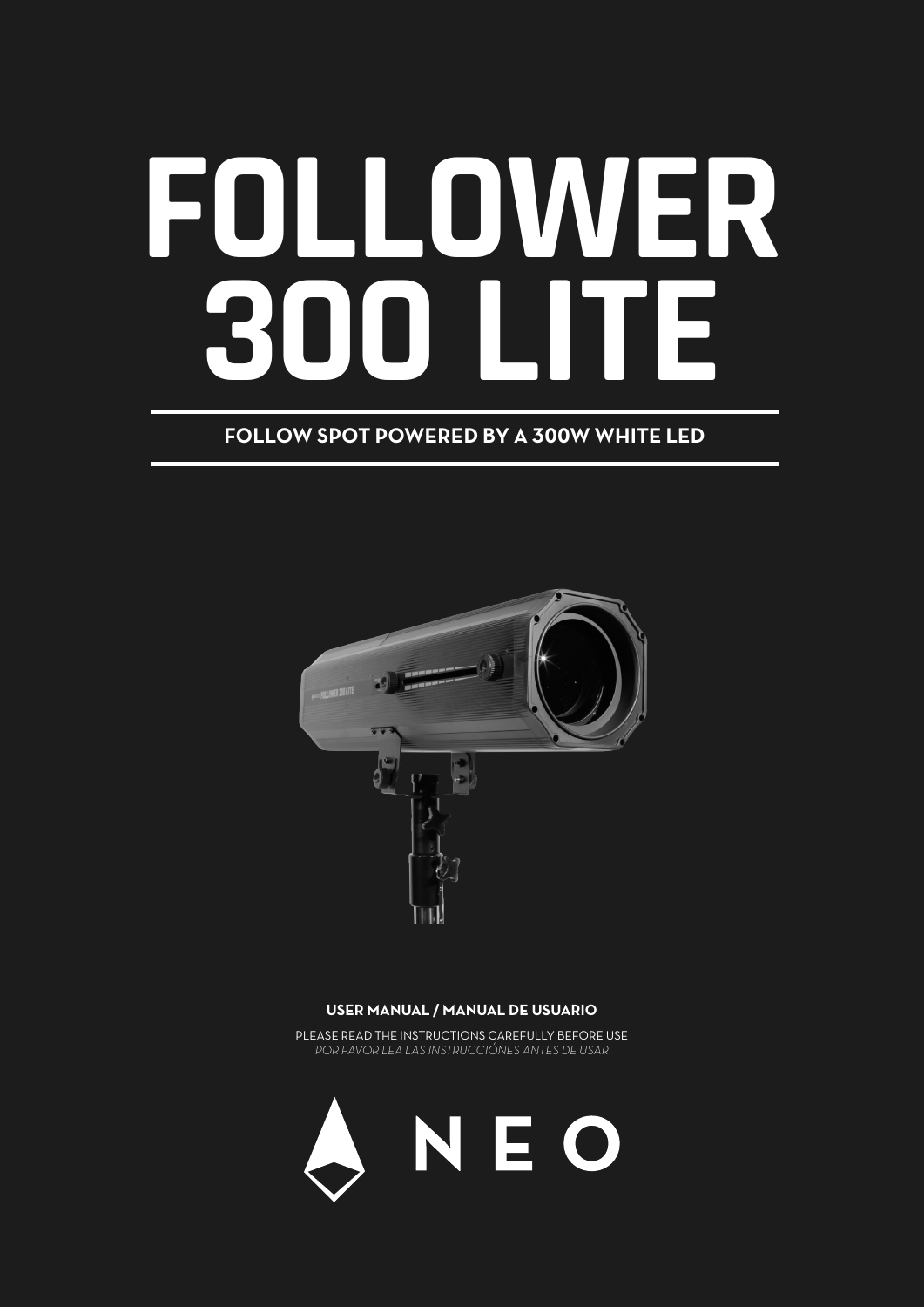# **1. OVERVIEW**

## **FOLLOWER 300 LITE**

*Follow spot powered by A 300W white LED*

**Follower 300 Lite** is a professional followspot powered by a 300W white LED and linear dimmer. The equipment incorporates zoom, iris and 5 dichroic filters + open, interchangeable through a color wheel located on the side of the equipment. Thanks to its optimal range projector for medium applications, Follower 300 Lite is an ideal solution for theatre and studios.

## *Source & Optics*

- Light Source: 300W White LED
- Average lifespan: 50,000 hours
- Projection distance: 50 meters
- Beam angle: 6º 15º

#### *Photometric data*

• Light flux: 3000 lux @ 20m (65.6 ft)

#### *Effects & Functions*

- Manual opening
- **Iris**
- **Focus**
- Zoom: 6º 15º
- Color wheel: 5 dichroic filters + open
- Dimmer: 0 100 % linear dimmer
- Dimmer Frequency: 4KHz

## *Physical*

- Certification: IP20
- Cooling ventilation
- Dimensions: 860x260.6x220 mm. / 33.8x10.2x8.66 in.
- Weight: 11 Kg. / 24.25 Lbs.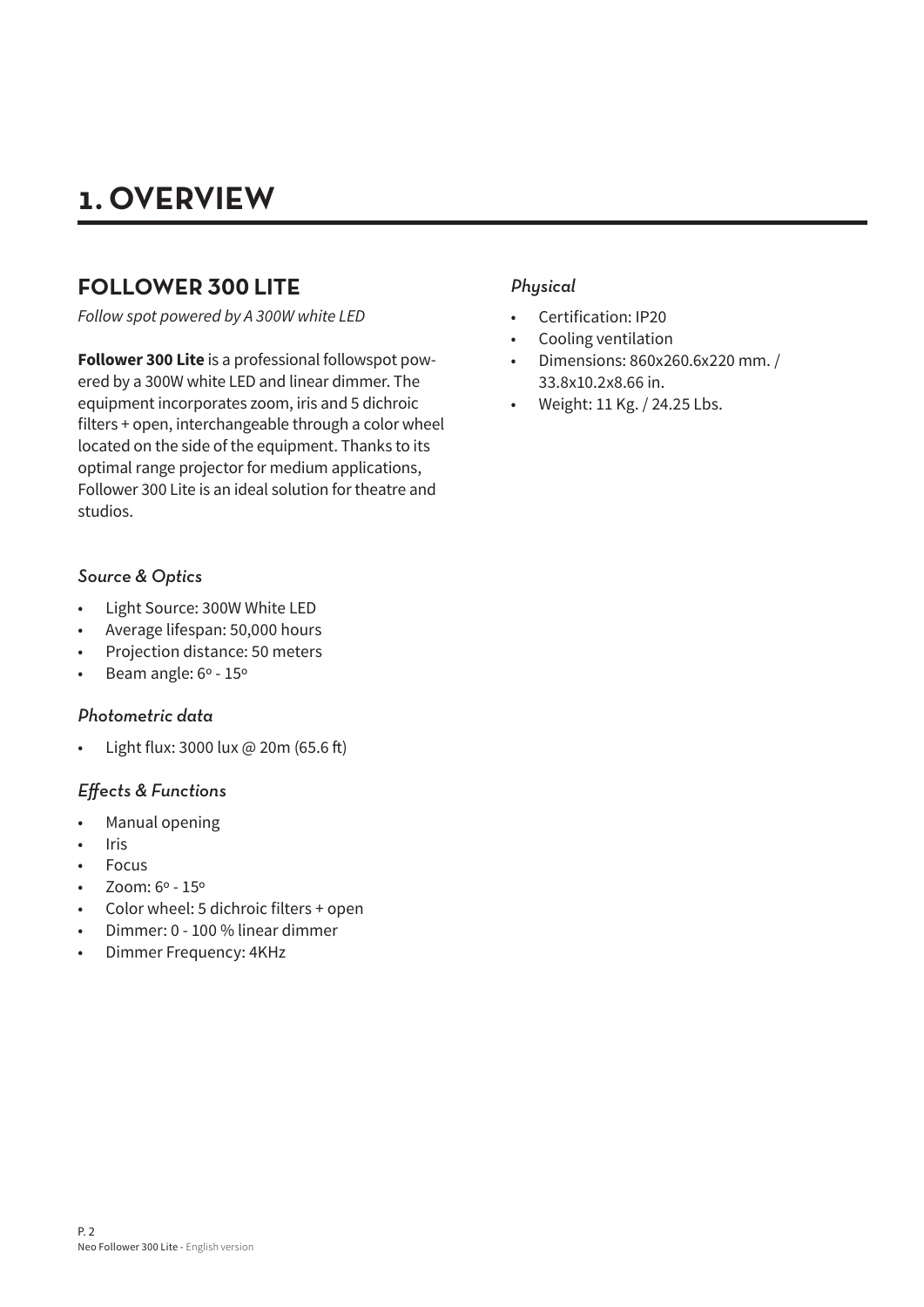## **IMPORTANT**

This manual covers important information about installation and operation of this projector. Please read this user manual carefully before installing or operating this projector. Please do follow the safety instruction.list as below carefully and keep this manual for future reference.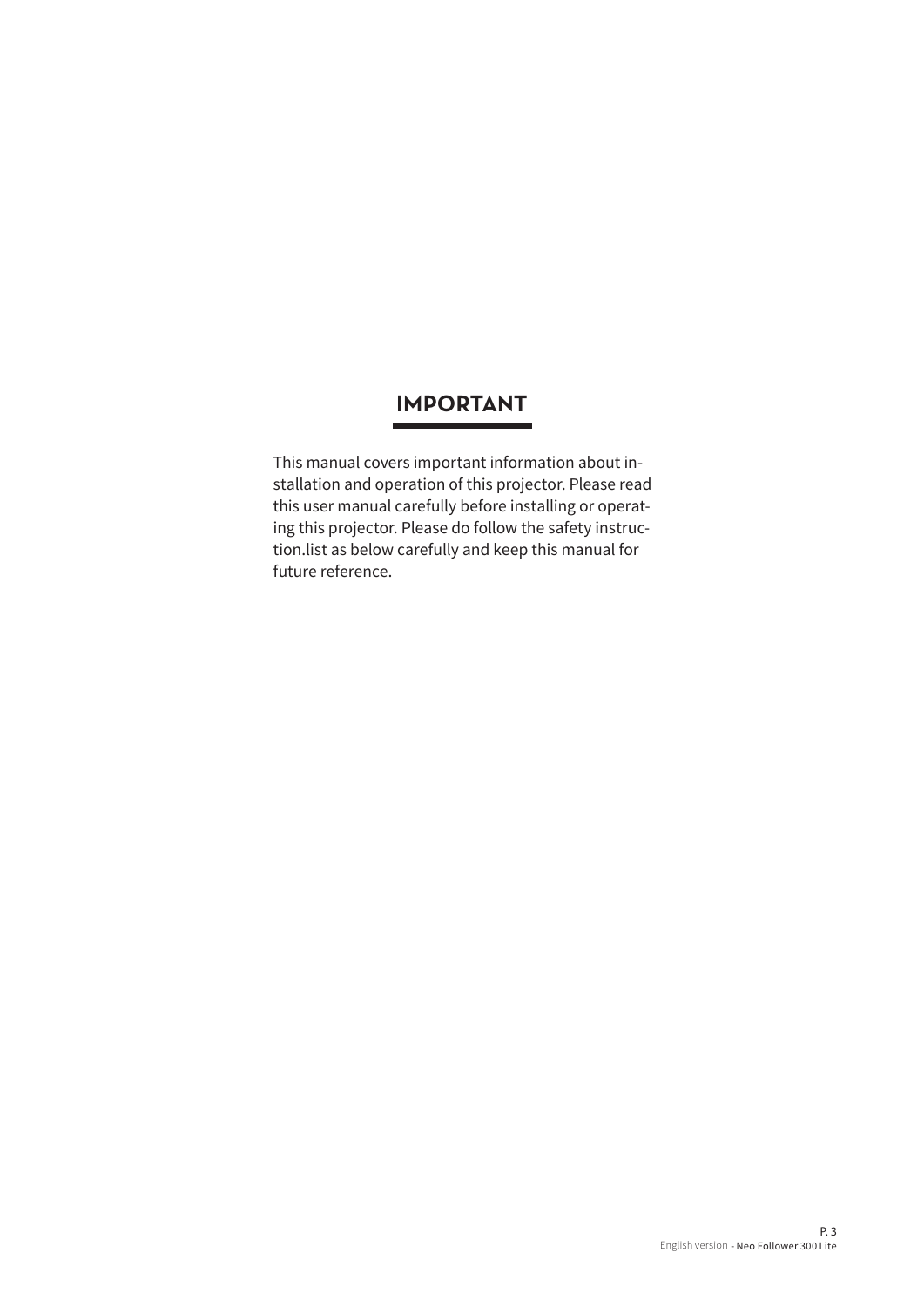# **2. INSTALL AND SAFE USAGE**

## **INSTALL THE PORJECTOR**

- Requirement for the installing place: Please do ensure fasten the mount bracket firmly before installing. The mount bracket must share the weight 10 multiple weight of the projector´s.
- The method of installstion and caution: Connect the mount bracket well and fix the clamp firmly to the truss in order to avoid the projector loose or falling.
- The projector should be mounted via its clamp by using 2 bolts. The clamp itself attached tothe underside of the projector with 4 bolts provided in the package. Always make sure that the projector is anchored firmly to avoid any vibration or falling.
- For safety the projector should have a secondary fixing with a safety cord through the truss and the handle of projector. The safety cord will fasten the projector on the truss tightly to avoid any vibration or falling directly if the clamp or the truss is loose.
- When installing the projector, not allow any person pass by.
- After installing the light. Please inspect whether the safety cord atrried, clamp or truss is loose in order to avoid the projector will slip. If any dangers is happened by falling, the manufacturer won´t be responsible for it.
- Other safety terms: Mininum distance between the projector´s shot & goal project:

#### •  $0.8M$ •



Picture 1 (2.0M Picture 2)

When fix the orientation of the projector. Please keep the minimum distance between the flammable retarding subject and the porjector´s shot is 0.8M at least. (Picture1) But the minimum distance between the inflammable and the projector´s lens should be kept away 2m at least. (Picture2).

- The minimum distance between the inflaming retarding subject and any other part of the light: When fix the orientation of the projector. Please keep the minimum distance between the inflaming retarding subject and the projector shot is 0.3m at least.
- MAX ambient temperature: In order to ensure the light could operate normally, the ambient te- mperature couldn´t be highter than 33 degree and no lower than 2 degree.
- Electric shock and static electricity portection: These projectors are designed depends on the electric shock protection, the projector should be connected when the power supply is enough. The projectors ground cable should be connected with the ground cable of the power supply system as well.
- Surface temperature: Under normal condition, the highest sectional surface temperature may be up to 90-120 degree.
- Connect the main power supply: Connecting the main power supply should be done by the professional person.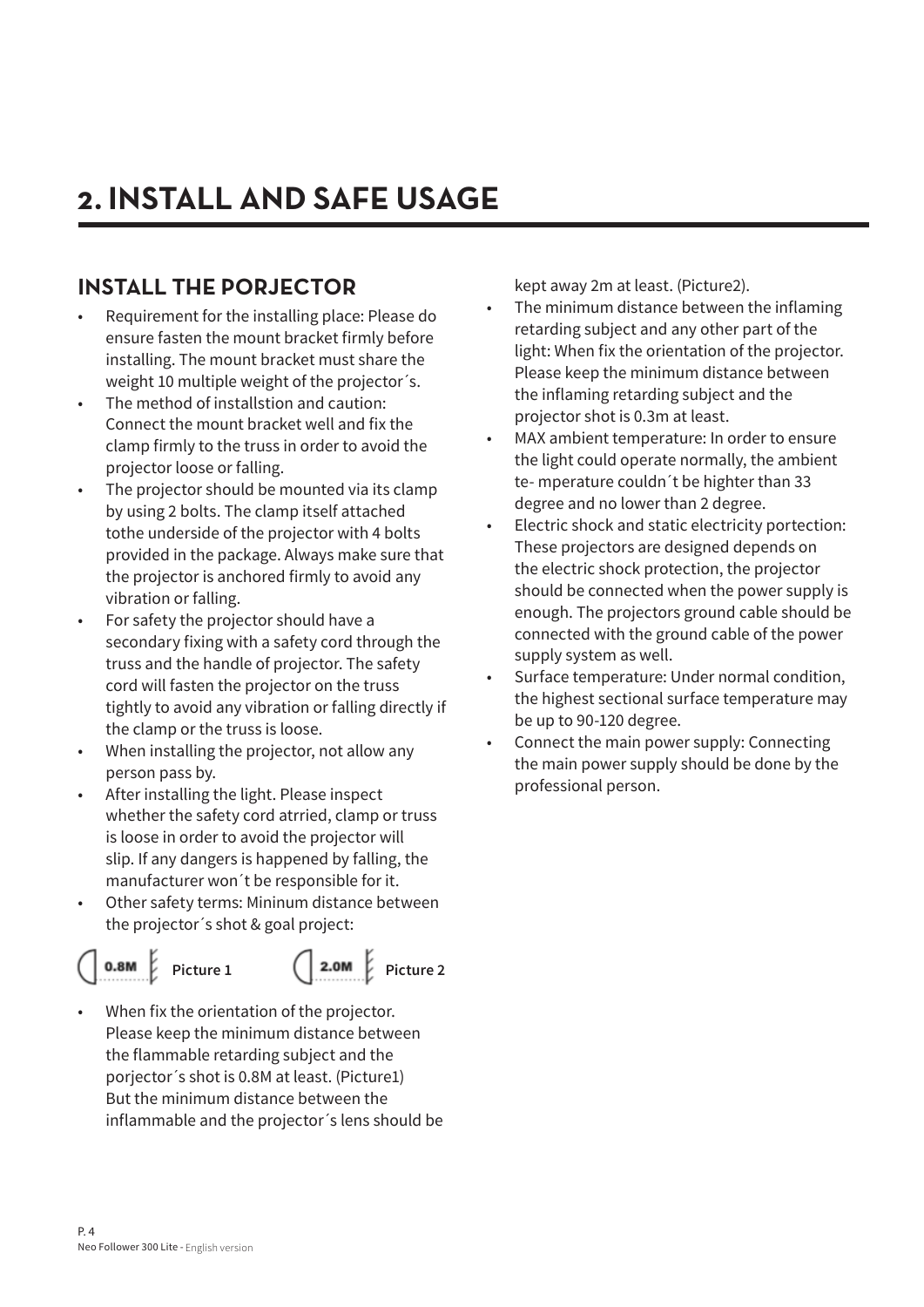# **3. WORK MODE**



**Observation:** Design and product specifications are subject to change without prior notice.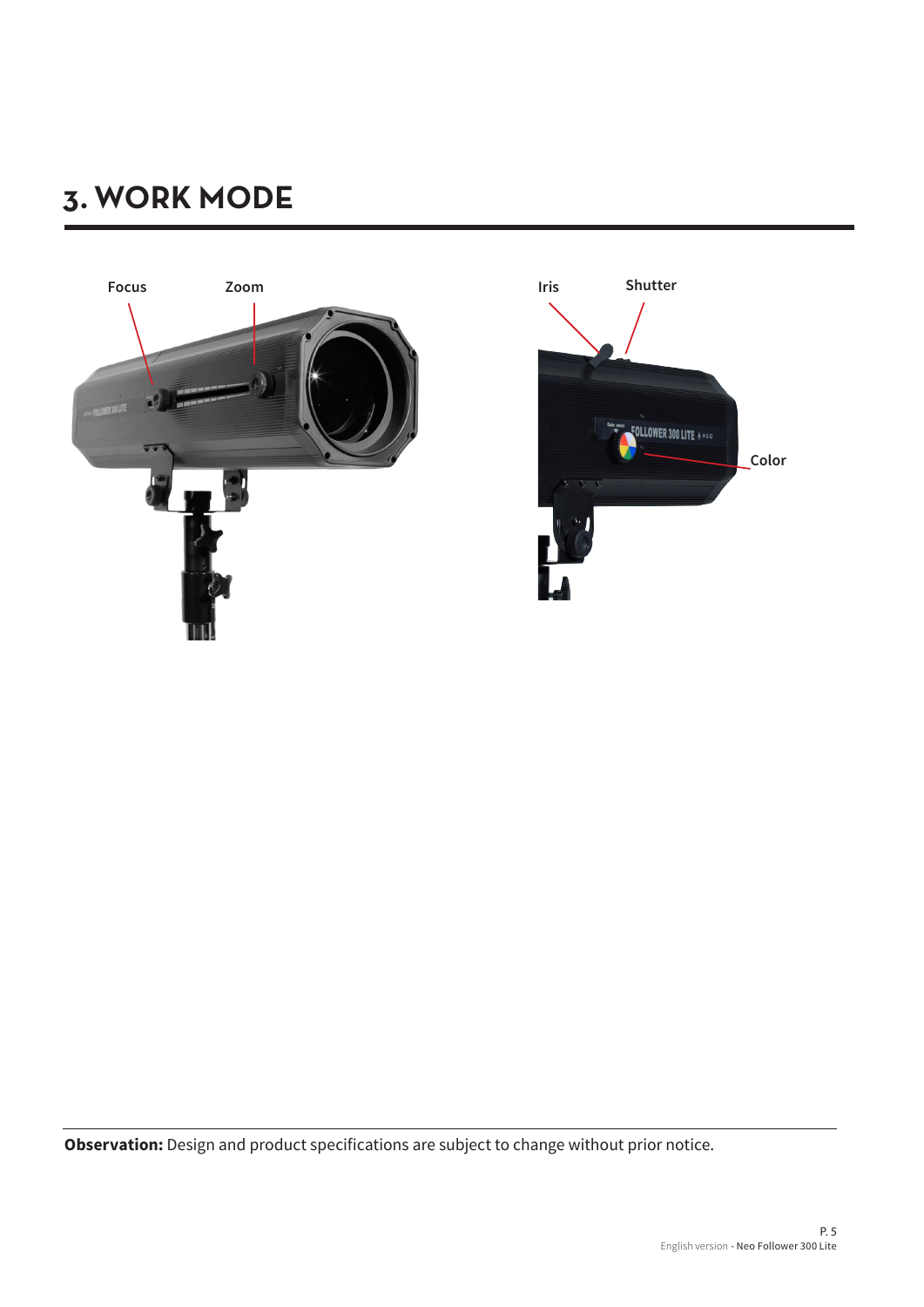# **1. DESCRIPCIÓN**

## **FOLLOWER 300 LITE**

*Seguidor spot con un LED blanco de 300W*

**Follower 300 Lite** es un seguidor profesional que tiene un LED blanco de 300 Watts y dimmer lineal. El equipo incorpora zoom, iris y 5 filtros dicróicos + abierto, intercambiables mediante una rueda de color ubicada en la parte lateral del equipo. Follower 300 Lite ofrece un rango de proyección óptimo para aplicaciones medianas, ideal para teatros o estudios.

## *Fuente & Ópticas*

- Fuente de luz: LED Blanco de 300W
- Vida útil promedio: 50.000 horas
- Distancia de proyección: 50 metros
- Ángulo de haz: 6º 15º

## *Datos fotométricos*

Flujo lumínico: 3000 lux @ 20m (65.6 ft.)

## *Efectos y funciones*

- Apertura manual
- **Iris**
- Foco
- Rueda de color: 5 filtros dicróicos + abierto
- Zoom: 6º 15º
- Dimmer: Dimmer lineal 0 100 %
- Frecuencia de dimmer: 4 KHz

## *Físico*

- Certificación IP20
- Ventilación de enfriamiento
- Dimensiones: 860 x 260.6 x 220 mm / 33.8 x 10.2 x 8.66 pulgadas.
- Peso: 11 Kg. / 24.25 Lbs.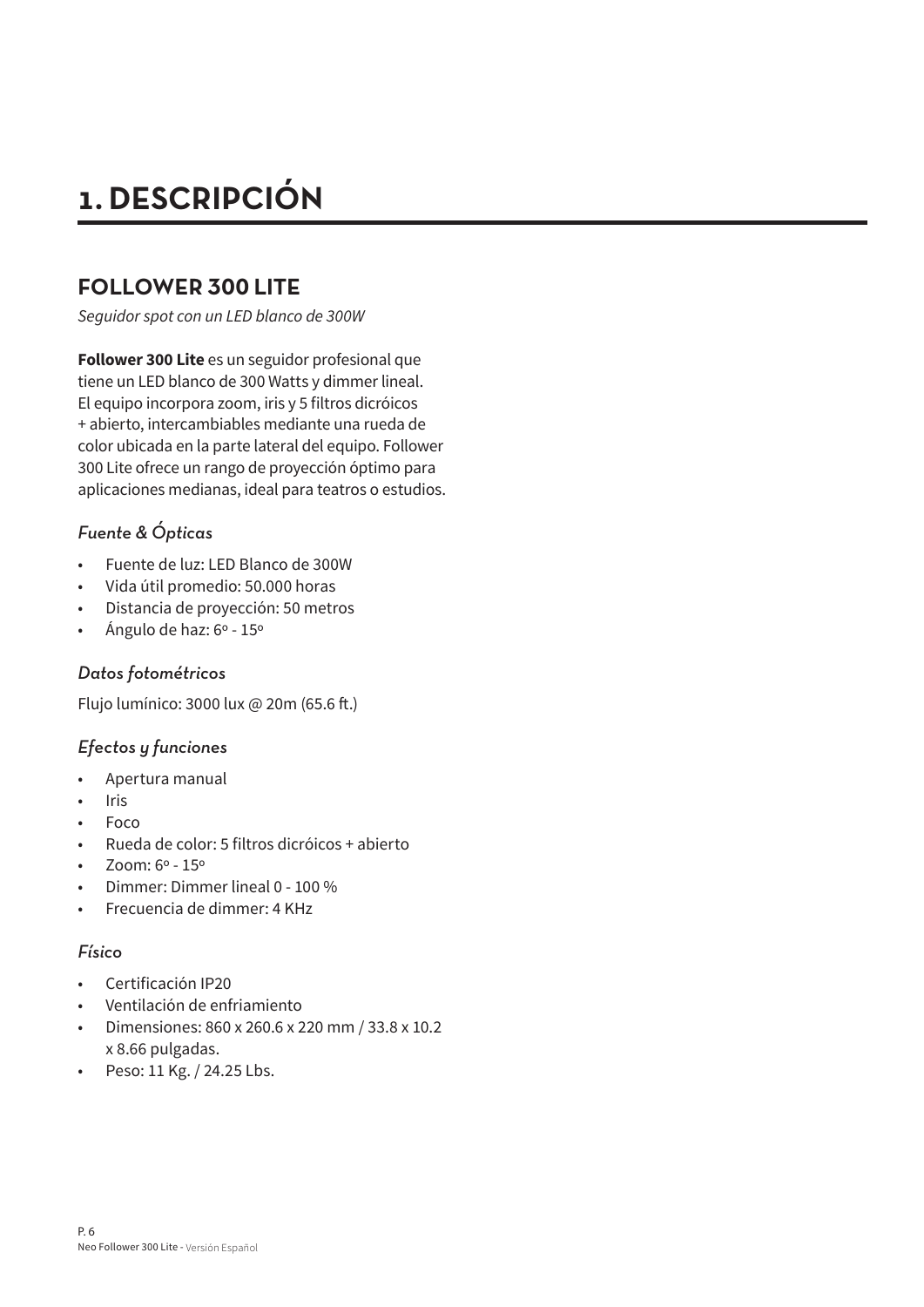## **IMPORTANTE**

Este manual cubre información importante sobre la instalación y operación de este equipo. Léalo detenidamente antes de instalar u operar este proyector. Siga atentamente las instrucciones de seguridad que se detallan a continuación y guarde este manual para futuras referencias.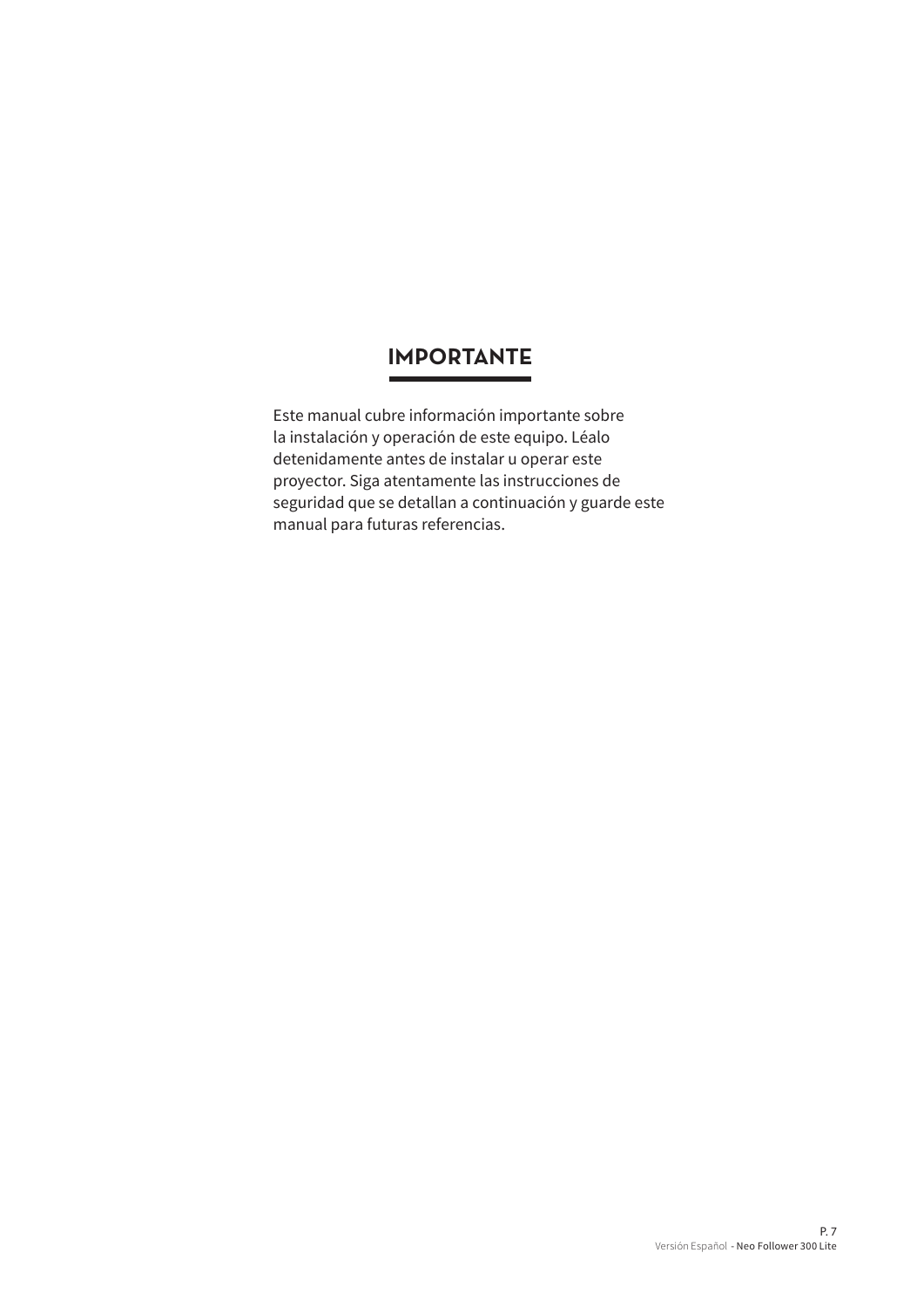# **2. INSTRUCCIONES DE SEGURIDAD E INSTALACIÓN**

## **INSTALACIÓN**

- Requisito para el lugar de instalación: asegúrese de sujetar firmemente el soporte de montaje antes de instalar. El soporte de montaje debe soportar 10 veces el peso del proyector.
- Conecte bien el soporte de montaje y fije la abrazadera firmemente al truss para evitar que el proyector se suelte o se caiga.
- El proyector debe montarse mediante su abrazadera utilizando 2 pernos. La abrazadera se ajusta a la parte inferior del proyector con 4 pernos provistos en el paquete. Asegúrese siempre de que el proyector esté anclado firmemente para evitar vibraciones o caídas.
- Por seguridad, el proyector debe tener una fijación secundaria con un cable de seguridad a través del truss y el mango del proyector. El cable de seguridad sujetará firmemente el proyector en el truss para evitar cualquier vibración o caída directa si la abrazadera o el truss están flojos.
- Al instalar el proyector, no permita que pase ninguna persona.
- Después de instalarlo. Inspeccione si el cable de seguridad retraído, la abrazadera o el truss están flojos para evitar que el proyector se resbale. Si se produce algún peligro al caer, el fabricante no será responsable de ello.
- Otros términos de seguridad: Distancia mínima entre el proyecto de tiro y objetivo del proyector:





- Ubicación y orientación del proyector:
- Favor de mantener el equipo alejado de superficies inflamables. La distancia mínima entre la luz proyectada y una superficie

inflamable deberá de ser de 0.8m como mínimo (Figura 1). La distancia mínima entre el lente del equipo y una superficie inflamable deberá ser de 2m. como mínimo (Figura 2).

- La distancia mínima entre la superficie inflamable y cualquier otra parte de la luz: al fijar la orientación del proyector. Mantenga la distancia mínima entre el sujeto que retarda la inflamación y la toma del proyector es de 0,3 m como mínimo.
- Respecto a la distancia mínima entre la superficie inflamable y cualquier parte de la luminaria: Al instalar la luminaria en una posición fija, favor de mantener una distancia de por lo menos 0.3m. entre superficies inflamables y el equipo.
- Protección contra descargas eléctricas y electricidad estática: estos proyectores están diseñados según la protección contra descargas eléctricas, el proyector debe conectarse cuando la fuente de alimentación sea suficiente. El cable a tierra de los proyectores también debe conectarse con el cable a tierra del sistema de suministro de energía.
- Temperatura de la superficie: en condiciones normales, la temperatura de la superficie seccional más alta puede ser de hasta 90-120°C.
- Conección de la fuente de alimentación principal: la conexión de la fuente de alimentación principal debe ser realizada por un profesional.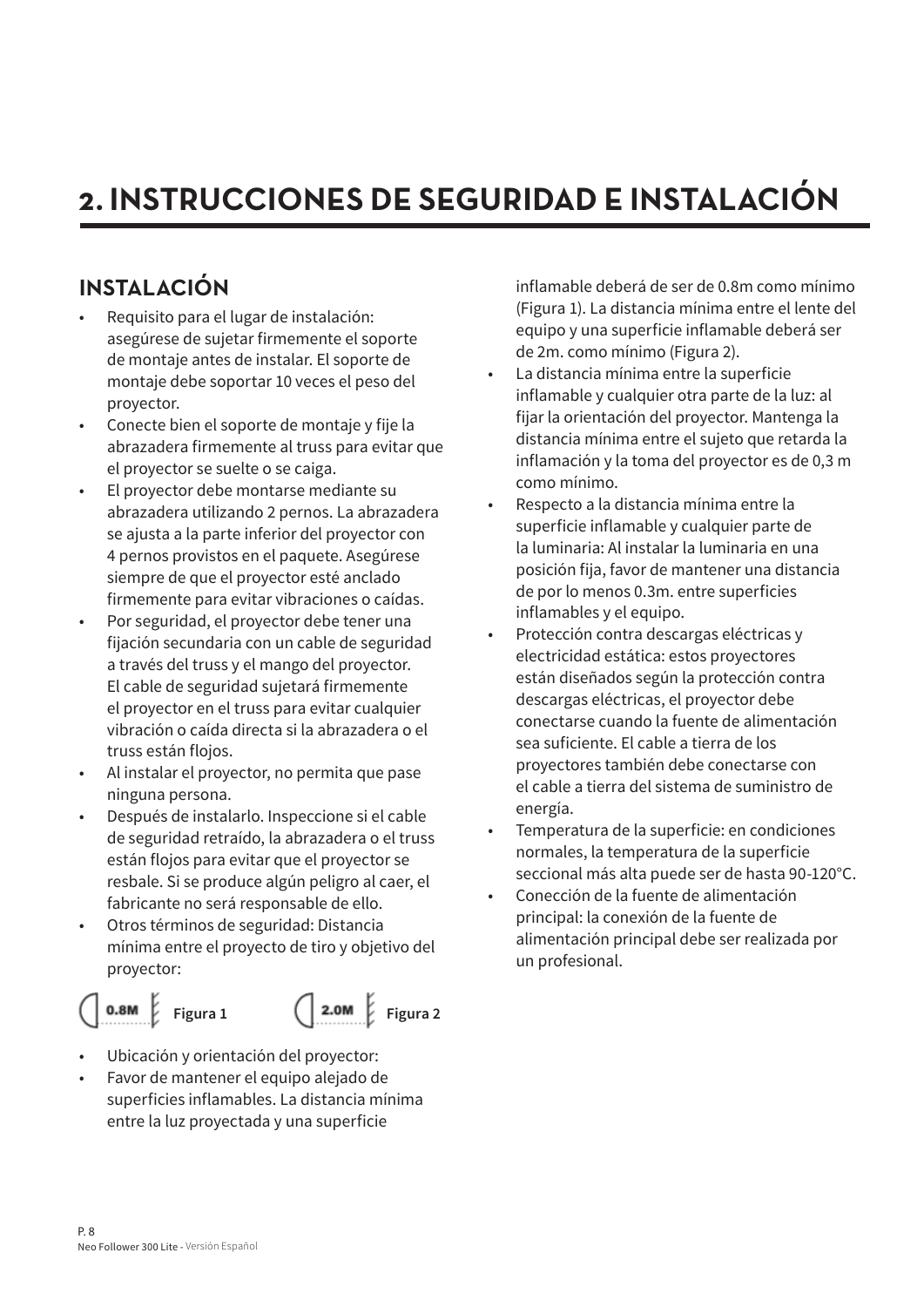# **3. FUNCIONES**



**Observación:** El proveedor no asumirá responsabilidad por los errores u omisiones del manual. La información de este manual está sujeta a cambios sin previo aviso.